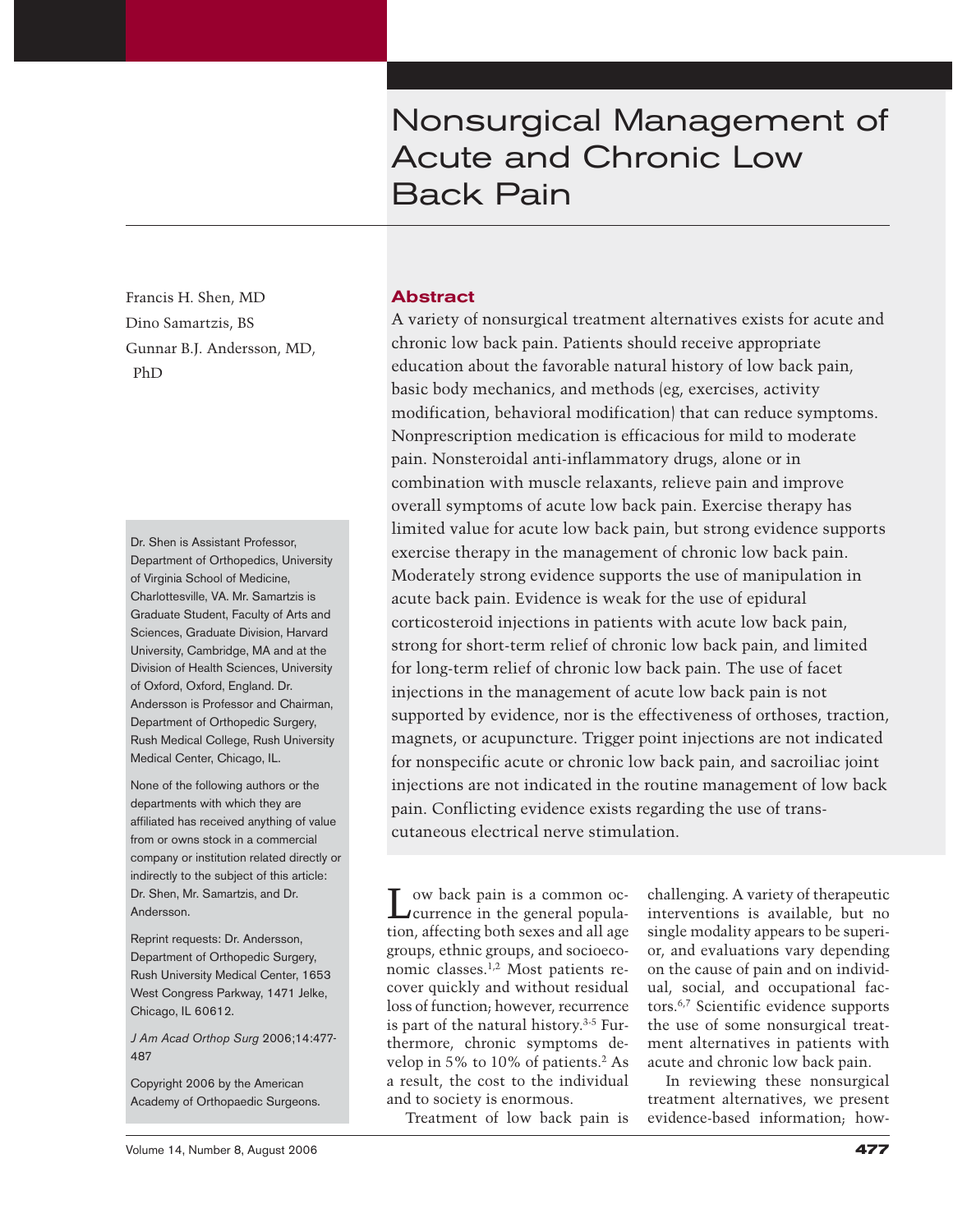#### **Table 1**

#### **Low Back Pain Red Flags That Contraindicate Nonsurgical Treatment**

| Possible<br>Condition    | History                                                                                                                                             | Physical Examination                                                                      |
|--------------------------|-----------------------------------------------------------------------------------------------------------------------------------------------------|-------------------------------------------------------------------------------------------|
| Fracture                 | Major trauma<br>Minor trauma (older patient)                                                                                                        | Kyphosis                                                                                  |
| Tumor                    | Age $<$ 15 or $>$ 50 years<br>Known cancer<br>Unexplained weight loss<br>Night pain                                                                 |                                                                                           |
| Infection                | Recent fever or chills<br>Recent bacterial infection<br>(urinary tract infection)<br>Intravenous drug use<br>Immune suppression<br>Unrelenting pain | Fever                                                                                     |
| Cauda Equina<br>Syndrome | Saddle numbness<br>Urinary retention, incontinence<br>Severe (progressive) lower<br>extremity neurologic deficit                                    | Weak anal sphincter<br>Perianal sensory loss<br>Flaccid motor<br>weakness<br>Hyporeflexia |

ever, this paper is not the result of a formal meta-analysis or systematic review of the literature. Based on individual patient condition, personal needs and preferences, and the physician's experience, different treatment alternatives may be appropriate. This review does not represent standards of care, but rather evidence-based information about alternatives of care. Recent semi-invasive interventions, such as heat ablation, percutaneous diskectomy, and pain modulation, are not included.

## **Etiologies of Low Back Pain**

The nonsurgical treatment of low back pain should be based on the different etiologic possibilities. In most patients, no specific pathoanatomic underlying cause is identifiable. When the pathology is known, treatment can often be specifically directed at the cause. Usually, however, treatment is directed to reducing pain and increasing function irrespective of cause. A subset of low back conditions involves disorders

of the cauda equina and/or lumbar nerve roots. They are distinguished from the more common type of back pain by the presence of radicular symptoms with or without neurologic changes.

The treatment of axial low back pain does not specifically include radicular pain. Symptoms and presentations usually develop subsequent to an accident or incident, but often the onset is insidious. The patient presents with pain that typically increases with activity and decreases with rest. Imaging studies demonstrate either no abnormalities or varying degrees of degenerative changes, which often are those that are expected as part of the normal aging process.

Contraindications to nonsurgical treatment of low back pain, although few, are important. These patients can usually be identified from the history and physical examination. The telling signs are often referred to as red flags (Table 1); their presence requires consideration for further work-up. Also uncommon, but equally important, is a nonorganic etiology. The occasional patient who presents with nonorganic history and/or physical signs also requires special attention<sup>8</sup> (Table 2).

Differentiation between acute and chronic low back pain is essential because the natural history, treatment, and prognosis will differ. Acute low back pain is often defined as low back pain lasting up to 12 weeks, while chronic low back pain is variably defined as low back pain lasting longer than 12 weeks, as frequently recurring low back pain, or as pain lasting beyond the normal healing period for a low back injury. In these chronic cases, changes in the central neuromodulation of pain are part of the pathophysiology.9

# **Epidemiology and Natural History**

Low back pain is a significant public health problem affecting all age groups and socioeconomic classes. Understanding the natural history is helpful in developing appropriate management and providing correct information to the patient. The patient should understand the prognosis and the purpose of each treatment recommended.

More than 70% of people in developed countries will experience low back pain some time in their lives;<sup>10</sup> the annual incidence ranges from  $15\%$  to  $45\%$ .<sup>1</sup> Back pain appears to occur with equal frequency in men and women. Although low back pain occurs in all age groups, those between the ages of 35 and 55 years are most commonly affected. Health care service utilization is considerably skewed; fewer than 25% of the cases account for more than 75% of the cost. Back injuries occur in some 2% of the work force every year, resulting in workers' compensation costs of more than \$20 billion.<sup>1,11</sup> In 1998, the total health care expenditures incurred by patients with back pain in the United States reached \$90.7 billion.12

Recurrence is part of the natural history of low back pain, occurring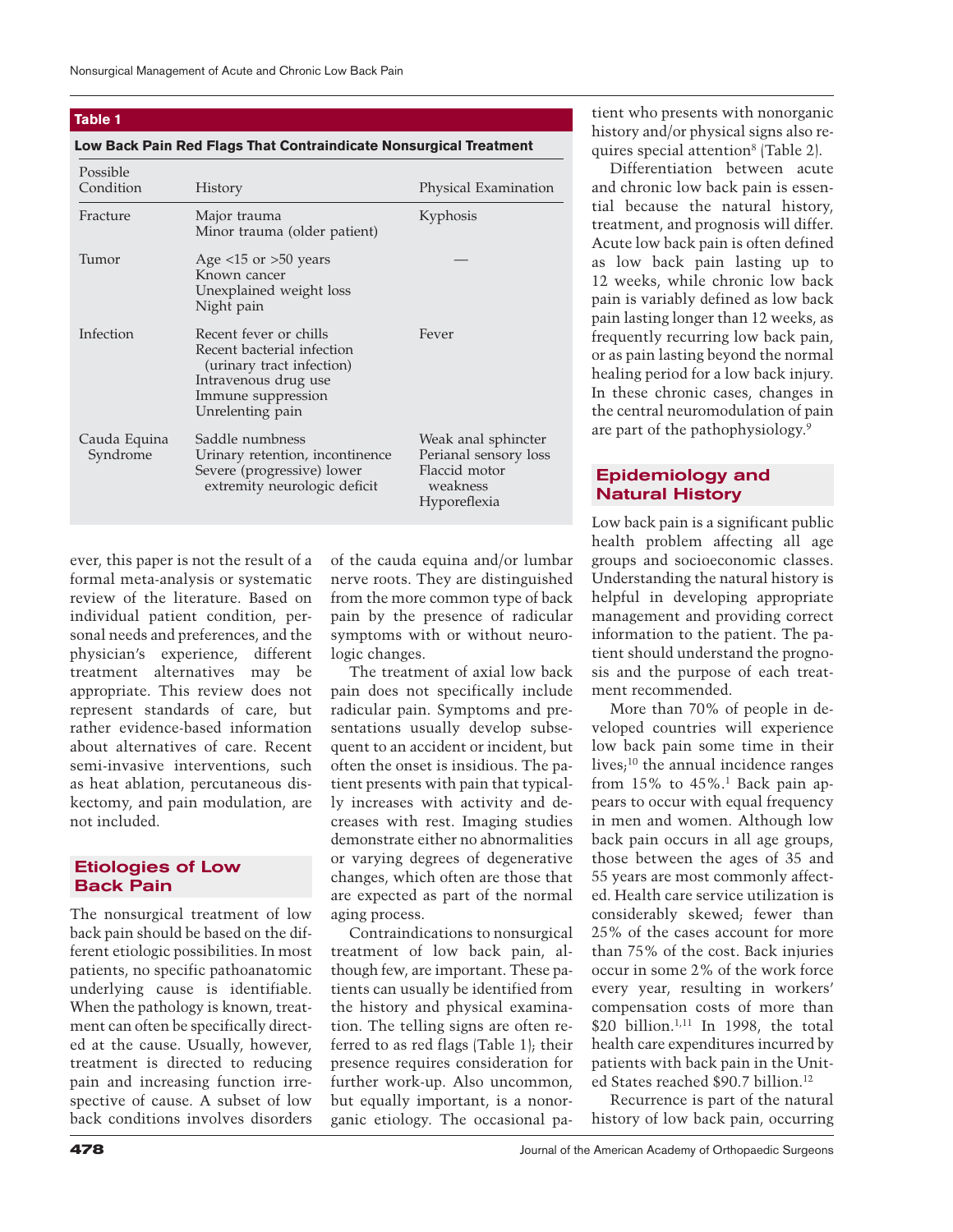| Table 2                                                   |                                  |                                                                |  |  |
|-----------------------------------------------------------|----------------------------------|----------------------------------------------------------------|--|--|
| Nonorganic Physical Signs That Indicate Illness Behavior* |                                  |                                                                |  |  |
| Symptoms or Signs                                         | Physical Disease/Normal Behavior | Abnormal Illness Behavior                                      |  |  |
| Symptoms                                                  |                                  |                                                                |  |  |
| Pain                                                      | Anatomic distribution            | Whole leg pain<br>Tailbone pain                                |  |  |
| <b>Numbness</b>                                           | Dermatomal                       | Whole leg numbness                                             |  |  |
| Weakness                                                  | Myotomal                         | Whole leg giving way                                           |  |  |
| Time pattern                                              | Varies with time and activity    | Never free of pain                                             |  |  |
| Response to treatment                                     | Variable benefit                 | Intolerance to treatments; emergency admissions<br>to hospital |  |  |
| Signs                                                     |                                  |                                                                |  |  |
| Tenderness                                                | Anatomic distribution            | Superficial; widespread nonanatomic distribution               |  |  |
| Axial loading                                             | No lumbar pain                   | Lumbar pain                                                    |  |  |
| Simulated rotation                                        | No lumbar pain                   | Lumbar pain                                                    |  |  |
| Straight-leg raising                                      | Unchanged on distraction         | Improves with distraction                                      |  |  |
| Sensory                                                   | Dermatomal                       | Regional                                                       |  |  |

Motor Myotomal Regional, jerky, giving way

#### **Table 2**

\* The signs presented here are not by themselves diagnostic of nonorganic pain but are physical signs indicating illness behavior.

in 20% to 72% of patients.2 Most patients recover quickly and without residual loss of function. From 60% to 70% of patients with symptoms severe enough to require work absence return to work within 6 weeks; 80% to 90% return within 12 weeks<sup>13</sup> (Figure 1). After 12 weeks of symptoms, work return is typically slow.

In general, the course of chronic back pain is characterized by variability and change rather than predictability and stability.3 The continuation of back pain alone does not necessarily imply an unfavorable outcome. Many patients continue to have mild back pain or discomfort for >3 months after seeking care. Mild recurrent or chronic back pain may have little impact on patient function or well-being. As a result, to determine outcome in patients with back pain, activity limitation is probably a better measure than the level of pain.

## **Nonsurgical Treatment**

A considerable variety of nonsurgical treatment alternatives is commonly



Return to work in patients with back pain. (Adapted with permission from Andersson GB, Svensson HO, Oden A: The intensity of work recovery in low back pain. *Spine* 1983;8:880-884.)

used (Table 3). Because the effectiveness of most of these interventions has not yet been proved in high-quality randomized controlled trials (RCTs), the choice of treatment in the patient with low back pain is challenging. The goals are to educate patients, relieve pain, improve function, minimize any adverse effects of the treatment, and prevent chronicity. With the natural history being one of full recovery, the purpose of management often is to improve on a recovery that will occur anyway. This has important cost- and riskbenefit consequences and also makes intervention studies of acute back pain difficult to analyze; the studies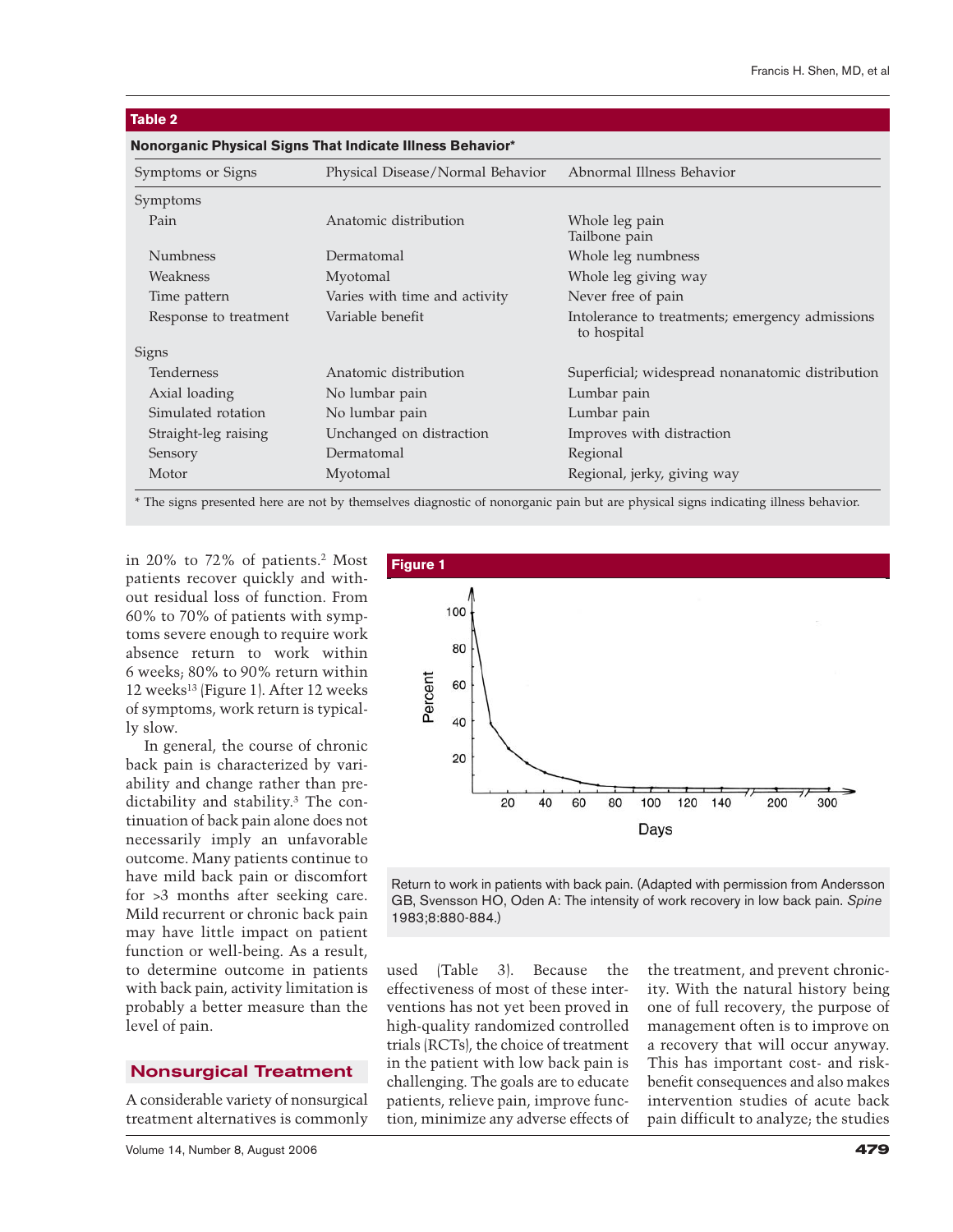## **Table 3**

## **Nonsurgical Treatment Alternatives**

| Treatment                                   | Subclassification |
|---------------------------------------------|-------------------|
| Education                                   |                   |
| Medication                                  | Analgesics        |
|                                             | Nonnarcotic       |
|                                             | Narcotic          |
|                                             | Topical           |
|                                             | <b>NSAIDs</b>     |
|                                             | Muscle relaxants  |
|                                             | Corticosteroids   |
|                                             | Antidepressants   |
| Activity modification                       |                   |
| Exercise therapy                            |                   |
| Modalities                                  |                   |
| Magnets                                     |                   |
| Manipulation                                |                   |
| Traction                                    |                   |
| Injections                                  | Epidural          |
|                                             | Facet             |
|                                             | Trigger point     |
|                                             | Sacroiliac        |
| Orthoses                                    | <b>Braces</b>     |
|                                             | Corsets           |
|                                             | Unloading corset  |
| Transcutaneous electrical nerve stimulation |                   |
| Acupuncture                                 |                   |

require large sample sizes because 70% to 90% of patients will have improvement in back pain within the first month after onset regardless of treatment.

# **Treatment Options**

#### **Education**

A key element of the management of both acute and chronic low back pain is education. Education should include information about correct posture, biomechanics of the spine in activities of daily living, and simple methods that can reduce symptoms. Patients should also be informed about the expected outcome and favorable natural history of low back pain; this information can help them become active participants in their own treatment. Patients must understand the significance of a lifelong commitment to an active treatment program because the most important risk factor for future episodes of back pain is a previous episode.

Formal education programs, such as educational booklets or so-called back schools, have limited value when provided in isolation.14-16 Several RCTs of back schools have been performed and several reviews published. There is no evidence that back schools prevent low back pain;<sup>17</sup> however, some evidence supports back schools as helpful when combined with other rehabilitation efforts.6,18,19

# **Medication**

Medications used in the care of patients with low back pain include analgesics, nonsteroidal anti-inflammatory drugs (NSAIDs), muscle relaxants, and antidepressants. Most patients in pain use an analgesic or NSAID for symptom relief. An additional goal of treatment is prevention of dependence on medication. Because medication is the cornerstone of nonsurgical treatment, consideration of choices, doses, and duration is important, as is familiarity with potential side effects, including dependence.

#### **Nonnarcotic Analgesics**

Acetaminophen is efficacious for mild to moderate pain. Because acetaminophen is relatively safe, inexpensive, and readily available over the counter, it is the recommended drug for most patients with acute low back pain. The accepted highest dose in adults is 4 g/day. Prolonged use of high-dose acetaminophen can result in severe or fatal hepatotoxicity.20 Liver function tests are required in all patients who have taken acetaminophen for more than several months. In addition, acetaminophen use is generally not recommended in patients with chronic low back pain. Acetaminophen should be avoided in patients who abuse alcohol or have a known heredity of liver disease. However, because the risk of renal toxicity associated with acetaminophen use is lower than that linked to NSAIDs, acetaminophen is preferred for patients who present with impaired renal function.21 Acetaminophen has no anti-inflammatory or musclerelaxing effects.

Tramadol is a centrally acting analgesic that is chemically unrelated to opiates and may have a lower potential for abuse than narcotic analgesics. Tramadol has a weak effect on monoamine oxidase receptors in the spinal cord and competes with narcotics; thus, tramadol should not be used concurrently with opioids. Evidence supporting the use of tramadol in the treatment of low back pain is limited. One randomized controlled study of 254 patients with chronic low back pain found that tramadol decreased pain and increased function compared with placebo.22 Tramadol should be used cautiously in patients taking monoamine oxidase inhibitors because tramadol inhibits norepin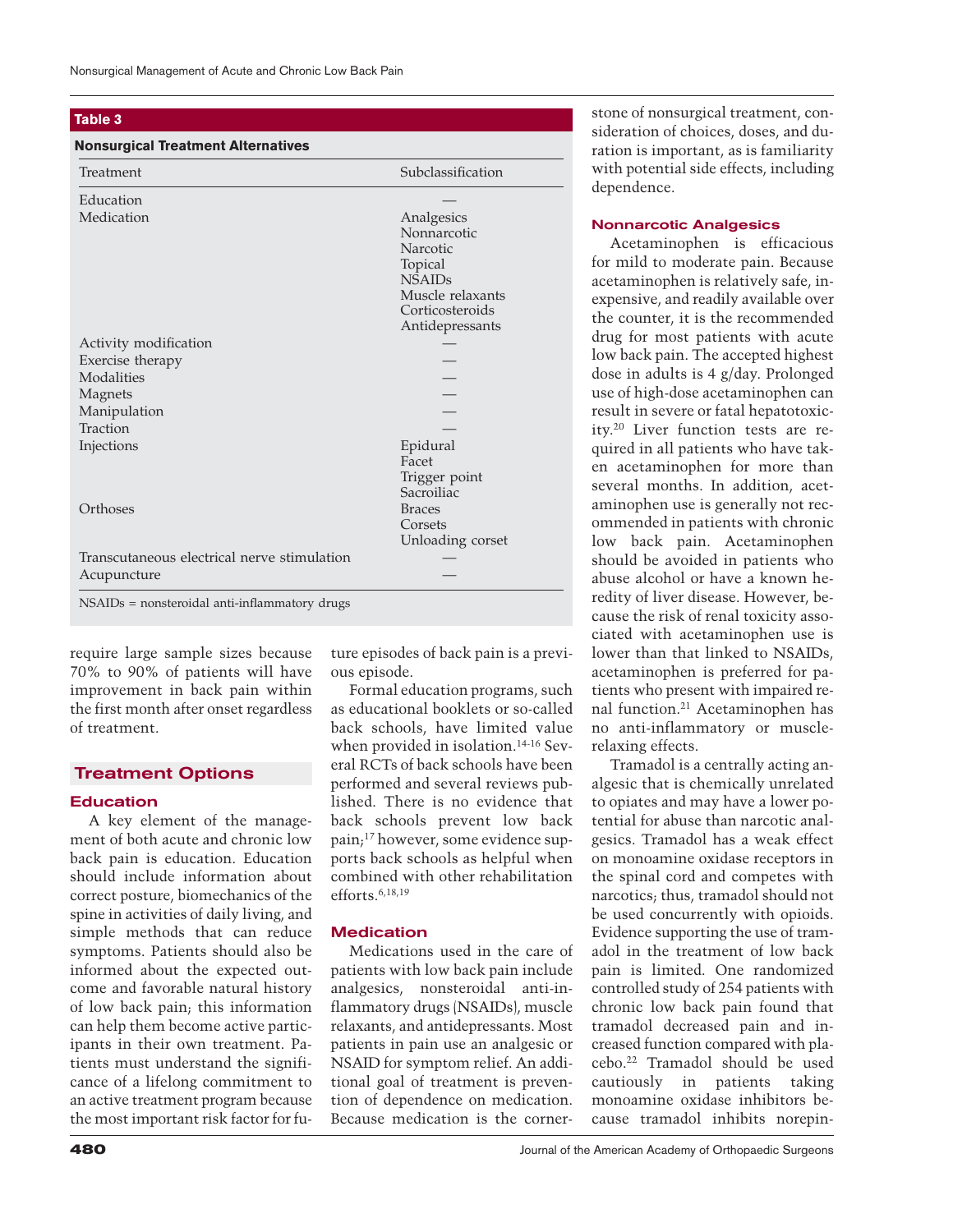ephrine and serotonin uptake. In addition, dosage reduction is recommended in patients with impaired hepatic or renal function and in persons older than age 75 years. We recommend that the use of tramadol be short-term and reserved for patients with severe pain.

# **Narcotic Analgesics**

Narcotic analgesics should be used judiciously and only in patients whose pain is unresponsive to appropriately prescribed alternative medications or when other analgesics are contraindicated.23 Because of their addictive potential, narcotic analgesics are not recommended as a firstline agent in the treatment of low back pain. When narcotic analgesics are necessary to address severe back pain, short-term use is recommended. When narcotics are used for longterm pain management, the physician should have a management plan that includes regular follow-up to monitor efficacy, complications, and overuse.

# **Topical Analgesics**

Topical analgesics can be used to treat low back pain either alone or in combination with NSAIDs or oral analgesics. Capsaicin, a popular topical analgesic isolated from hot peppers and available as a cream or in heat pads, has been suggested as a beneficial agent for mild pain relief in patients with low back pain; however, the evidence of effectiveness is weak.24 Capsaicin's mechanism of action is believed to involve the induction and depletion of substance P from sensory C-afferent nociceptive nerve fibers. However, daily multiple applications are necessary for several weeks to experience the effects of capsaicin. The agent is well tolerated, but patients report a burning sensation and an undesirable emanating odor. Mild and harmless adverse effects may develop with capsaicin use, but they are localized and reversible.

The adhesive in the lidocaine 5% skin patch contains the analgesic. Absorption is related to area and time of application. Its main indication is for postherpetic neuralgia, but the patch is used for treatment of musculoskeletal pain, as well. There is no documented benefit in patients with acute or chronic low back pain.

#### **NSAIDs**

NSAIDs achieve their effect by inhibiting the body's capability to synthesize the enzyme cyclooxygenase (COX), thus inhibiting the synthesis of prostaglandins. COX-1 protects the stomach lining and intestine; COX-2 is a precursor to prostaglandins that are responsible for pain, fever, and inflammation. Firstgeneration NSAIDs inhibit both COX-1 and COX-2, whereas secondgeneration NSAIDs are selective COX-2 inhibitors, developed to minimize gastrointestinal and other side effects. Recent evidence of cardiovascular complications related to COX-2 NSAIDs has limited their availability and they are likely contraindicated in chronic low back pain. Current use is limited to celecoxib.

RCTs demonstrate that NSAIDs are more effective than placebos for relieving pain and improving overall symptoms of acute low back pain.25,26 They are reasonable firstline medications, but no evidence suggests that one NSAID is superior to another. Indeed, the response varies from one individual to another. Most studies are based on firstgeneration NSAIDs. Evidence exists that the COX-2 inhibitors are as effective as the first-generation prostaglandin inhibitors in treating a variety of inflammatory conditions; however, few studies specifically evaluate their effectiveness in the treatment of low back pain. At least one early study suggests that COX-2 selective inhibitors are effective agents for the treatment of acute low back pain.27 Additional studies are necessary before any definitive conclusions can be drawn.25

#### **Muscle Relaxants**

Muscle spasm is sometimes a component of acute low back pain, but the relationship between pain and spasms is not well understood. Current studies support the use of muscle relaxants in the short-term treatment of acute back pain for selected patients.28,29 Muscle relaxants appear to be more effective than placebos, but less effective than NSAIDs, in decreasing the overall symptoms of acute low back pain. When used in conjunction with NSAIDs, they may produce added beneficial effects.26,30 These benefits should be carefully weighed against side effects, such as abuse potential, dependence, drowsiness, and dizziness.6,19

There is no evidence of the superiority of one muscle relaxant over another when given in therapeutic doses, but central nervous system side effects vary.<sup>31</sup> Administration before bedtime can minimize daytime drowsiness while taking advantage of the sedating side effect of the medications. Few published studies evaluate the use of muscle relaxants in patients with chronic back pain. Muscle spasms usually disappear spontaneously with time. Prolonged use of muscle relaxants may result in withdrawal symptoms when abruptly discontinued. Carisoprodol has been designated a controlled substance in some states because of drug abuse and dependency issues, particularly when used in combination with tramadol and oxycodone.

#### **Oral Corticosteroids**

Short-term use of oral corticosteroids is effective in patients with radiculopathy;<sup>29</sup> however, the role of these drugs in the treatment of back pain without radiculopathy remains unclear. Clinical trials have not shown a statistically significant advantage of oral corticosteroid treatment over placebo therapy; however, sample sizes are generally small, raising questions about the statistical power.32 The potential for severe side effects associated with either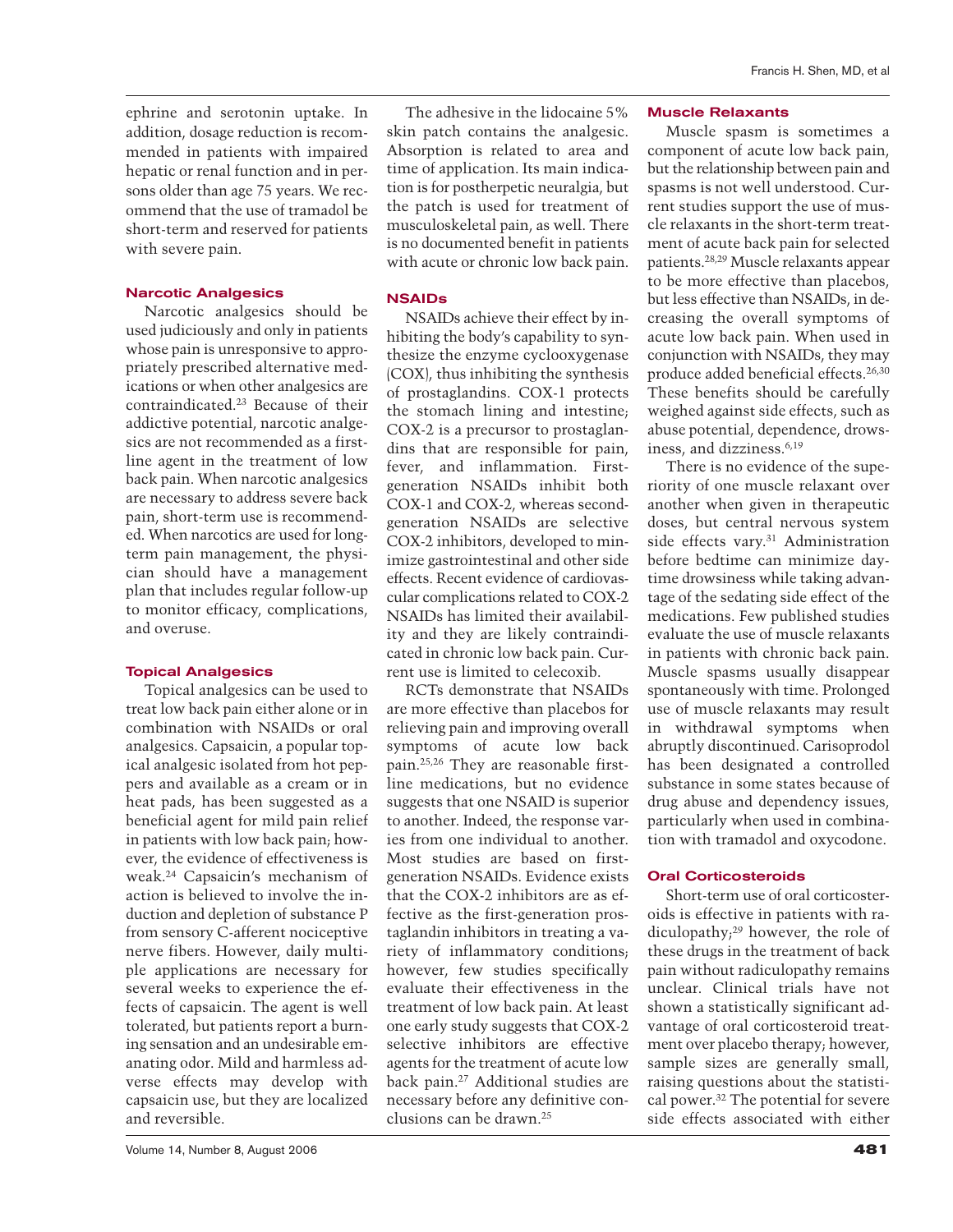long-term use of oral corticosteroids or with the short-term use of corticosteroids in high doses (>60 mg) limits their use as a first-line agent and precludes their use in patients with chronic low back pain. Shortterm use of low-dose corticosteroids appears to be safe.33

#### **Antidepressants**

Pain and mood are closely interrelated.34 Although tricyclic antidepressants, in particular amitriptyline, appear to be useful in managing patients with neurogenic pain, their role in the treatment of low back pain is not well defined.<sup>35</sup> The use of antidepressants for acute low back pain is not recommended. However, moderately strong evidence does exist supporting the role of antidepressants in chronic back pain and chronic pain syndromes.29,36,37 In patients with chronic back pain and mild depression, antidepressants may be the medication of choice. In patients without depression, antidepressants may still be a reasonable option as an adjunctive medication.38 The potential adverse effects of antidepressant medications should be considered before beginning their use. To minimize the risk of such effects, initial dosages should be low and titrated according to the therapeutic effect.

Sleep disturbance is not uncommon in patients with chronic low back pain and is often related to depression.39 Tricyclic antidepressants may be useful in these patients because of the sedative properties of these drugs, and they are recommended for nighttime use.

## **Activity Modification**

All patients with back pain modify their activities in response to the pain. This subconscious protective mechanism is likely helpful. The uncertainty is to what degree activities causing an increase in pain are detrimental. The usual recommendation is that painful activities be avoided for at least a few days until

the more acute symptoms decrease, but there is no evidence supporting the efficacy of this.

Historically, bed rest was commonly recommended for the treatment of acute low back pain. There is now strong evidence that prolonged bed rest provides no benefit in the management of low back pain, and in many trials, bed rest has even been shown to have a negative effect.6,40-43 In fact, studies support activity modification rather than bed rest and immobilization. Moderate physical activity is not harmful and helps avoid the deleterious effects associated with prolonged bed rest.<sup>44,45</sup> Patients with acute low back pain who stay active recover faster than those who remain inactive. Further, there is less risk of chronic disability and less time off work among patients in activity programs than among those with bed rest.<sup>41,46</sup>

Patients with chronic low back pain should be encouraged to remain physically active. Fear-avoidance beliefs about work and physical activity (ie, avoidance of work and activities because of fear of increased symptoms) are strongly related to disability caused by back pain.

# **Passive Physical Therapy**

Cold packs, superficial heat, short-wave diathermy, and ultrasound are often elements of physical therapy and chiropractic treatment. Many patients use cold or heat to relieve symptoms; the choice between the two depends on the stage of injury. Cold provides pain relief and reduces the inflammatory response by vasoconstriction following an acute injury. Heat relaxes muscles, improves tolerance to exercise, and may be a reasonable modality when the acute phase is over (after 1 to 2 weeks). Apart from the short-term relief, however, there is no documented value to the use of these passive modalities.47,48 A "continuous low-level heat wrap" was found to be superior to ibuprofen and acetaminophen in one industrysponsored prospective RCT of subjects with acute low back pain.49

#### **Massage Therapy**

Massage for back pain is rarely an isolated treatment. Three recent RCTs reported that this therapy is effective for subacute and chronic back pain.50 Although there are no direct adverse effects to this therapy, passive treatment in general may negatively influence return to function when provided for long periods.

#### **Exercise Therapy**

Exercise therapy does not appear to be more effective than other nonsurgical treatment alternatives in patients with acute low back pain.6,20,51,52 Although clinical outcomes are not statistically improved with exercise therapy, the general consensus is that low-impact cardiovascular and aerobic exercises provide other benefits, such as improved mood, increased pain tolerance, and prevention of deconditioning.53,54 Low-stress aerobic exercises can be started during the first 2 weeks after the onset of low back pain symptoms.33 Trunk stabilization and muscle strengthening exercises are not recommended during the acute period of pain because they mechanically stress the back more than do endurance exercises.

Current evidence strongly suggests that exercise therapy is effective in the management of chronic low back pain.51,55,56 Symptoms are improved by increased aerobic fitness, restored normal lumbosacral motion, strengthening of trunk muscles, and emphasis of correct body mechanics. Gaber et al<sup>57</sup> have suggested that individuals with chronic low back pain have an increased incidence of osteopenia and osteoporosis. Although unconfirmed, this conclusion underscores the importance of maintaining some degree of exercise in daily life so that patients with chronic low back pain can reduce the risk of bone demineralization and the associated ″fragility fractures.″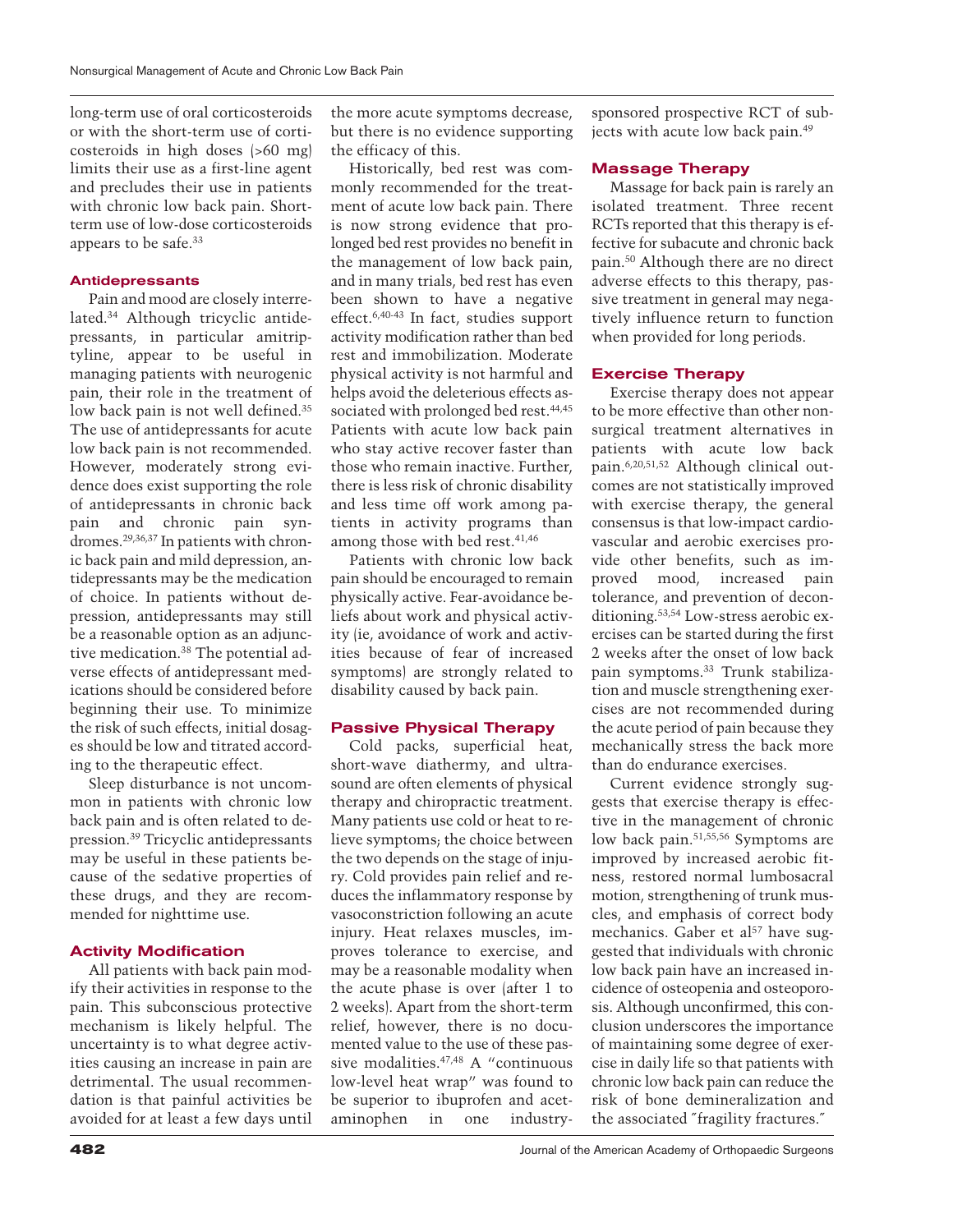## **Magnets**

Magnets have been used for centuries to "cure" a variety of ailments, including back pain. Magnets sold for pain are weak and have no effect on circulation or tissue temperature. Controlled trials have found no benefit of magnet therapy for chronic low back pain.58

## **Manipulation**

Spinal manipulation is a popular alternative treatment of low back pain. It is estimated that approximately 30% of patients in the United States with low back pain consult health care professionals who perform manual therapy.59 Different types of manual therapy exist, including chiropractic and osteopathic. Results of studies reported in the literature are mixed; some trials of manipulation demonstrate positive results, whereas others have shown negative outcomes.7,60 The consensus guidelines from the Agency for Healthcare Research and Quality (formerly the Agency for Health Care Policy and Research) state that manual techniques therapy (spinal manipulation) within the first 6 weeks can reduce symptoms.33

Specific goals should be established at the onset of treatment, and regular follow-up is mandatory. Manipulations should be discontinued and patients reassessed when symptoms persist or when there is evidence of radicular neurologic symptoms associated with manual techniques. Once the acute episode has resolved, no evidence supports the practice of maintenance treatments. The risk of injury from manipulation in appropriately selected and assessed patients is low. Manipulation under general anesthesia, however, is a high-risk practice and is not recommended.60 Severe or progressive neurologic deficits are contraindications to manipulation.

Manual therapy in patients with subchronic or chronic pain has not been studied as extensively. Moderate evidence exists that manual ther-

apy provides better short-term relief than does usual care (medication and therapy), and strong evidence exists that the short-term relief is better than placebo therapy.51 One study of osteopathic manipulative therapy suggests that medication may be reduced in manually treated patients.61 Combining manipulation with other treatment modalities, such as medication, lifestyle changes, and exercise, may be more effective than manipulation alone, but such combinations have not been studied scientifically.

A recent meta-analysis concluded that there was no evidence that spinal manipulative therapy is superior to other treatments of patients with acute or chronic low back pain.62 The Canadian coordinating office for Health Care Technology Assessment recently concluded that chiropractic care for low back pain was similar in effectiveness to standard medical care and physical therapy.63

## **Traction**

There are no high-quality RCTs demonstrating a benefit to traction.64,65 In fact, one outcome study demonstrated greater morbidity associated with traction versus sham traction.66 In light of the effectiveness of other, more active treatment alternatives, conventional traction is not recommended in the treatment of acute or chronic low back pain.

Vertebral axial decompression (VAX-D) is a traction method in which cyclic tensions of 20 to 40 kg are applied to the spine in a protocol that calls for daily, 30- to 45-minute treatments 5 days per week for an average of 4 to 5 weeks. Uncontrolled clinical trials report good results in about 70% of mixed groups of patients.67 One RCT in chronic back pain patients in which transcutaneous electrical nerve stimulation (TENS) was used as a control showed significantly  $(P < 0.001)$  better results for VAX-D.<sup>67</sup> All studies of VAX-D are from VAX-D clinics.

Therapeutic injections without a reasonable presumptive diagnosis should not be provided. Commonly used interventions include epidural, facet joint, trigger point, and sacroiliac joint injections, as well as prolotherapy.

## **Epidural Corticosteroid Injections**

Epidural injections of corticosteroids are often used in chronic low back pain and, not infrequently, in acute pain, particularly when radicular symptoms are present. The injections are performed using interlaminar, caudal, and transforaminal approaches. The effect is believed to result from interruption of the painspasm cycle and nociceptor transmission by the local analgesic and by reduced inflammation induced by the corticosteroids.68-70 Corticosteroids stabilize cell membranes, inhibit neural peptide synthesis and action, suppress neuronal discharge, and suppress sensitization of dorsal horn neurons; local anesthetics dampen the C-fiber activity. The caudal injection is performed relatively easily, with minimal risk of dural puncture. The interlaminar technique is more directed, requiring less volume, but it is technically more difficult because of its higher risk of misplacement of the needle. Transforaminal approaches require knowledge about the exact target. To reduce complications and risk of misplacement, fluoroscopy is often used. Without fluoroscopy, the corticosteroid may not reach the epidural space; however, even fluoroscopy does not guarantee correct placement.

Multiple randomized and nonrandomized trials have been conducted, and results of several systematic reviews have been reported, with varying conclusions.6,7,71-76 There is weak evidence that corticosteroid injections are effective in patients with radiculopathy, and no evidence that they are effective for acute low back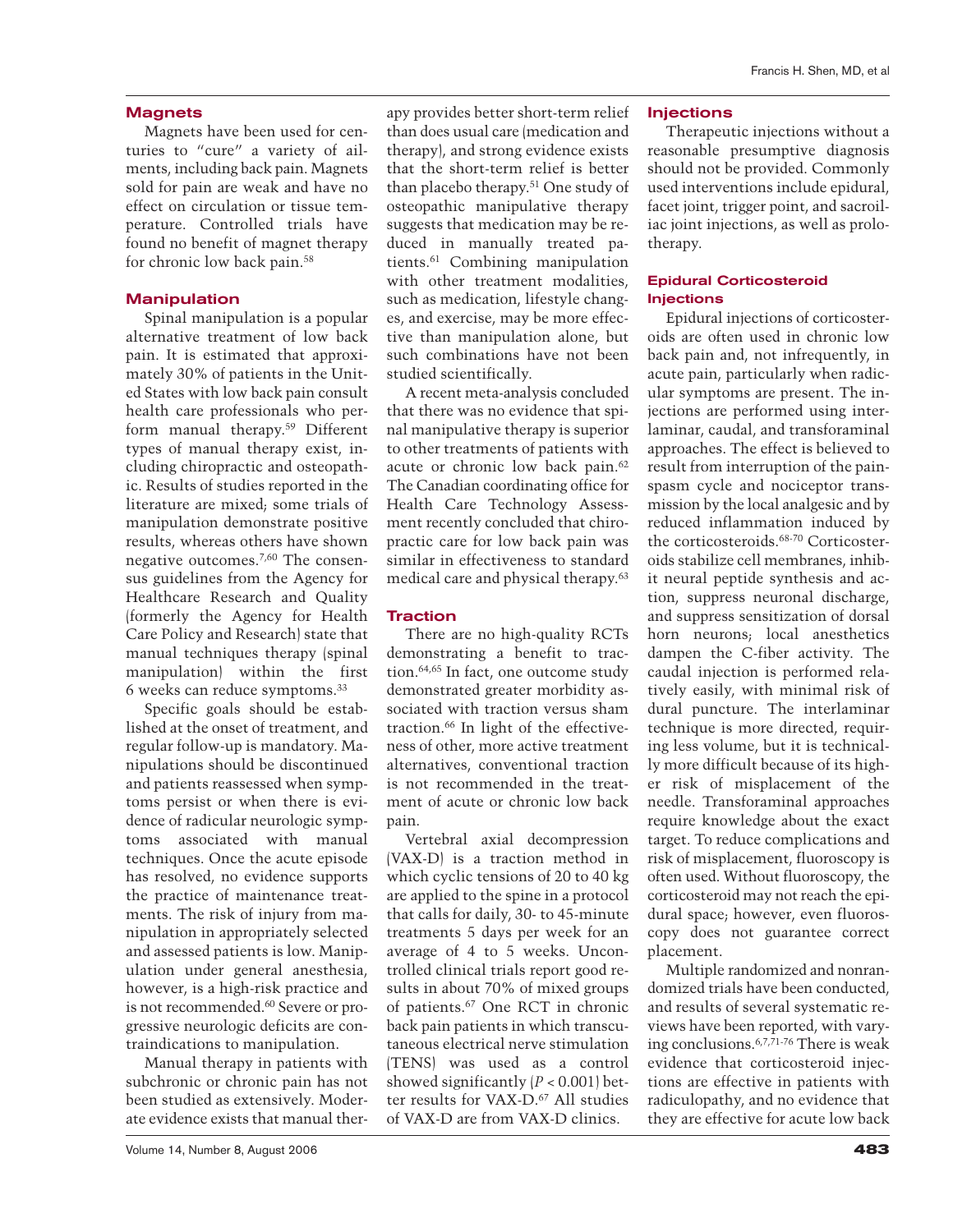pain. For chronic low back pain, there is strong evidence that caudal injections provide short-term relief and limited long-term relief. The evidence for interlaminar injections in patients with radiculopathy suggests moderate short-term relief and limited long-term relief. Transforaminal injections carry the strongest evidence for both short- and long-term relief, mainly in patients with radicular symptoms.

Epidural injections are not without risk. Dural puncture, spinal cord injury, epidural hematoma, abscess formation, and nerve damage are rare, but all have been reported as complications associated with such injections. Side effects from corticosteroids are uncommon, but the number of injections should be limited to no more than three in a 6-month period.77 A three-injection protocol is not indicated when patients obtain no therapeutic relief after the first or second injection. Epidural injections are not appropriate when there is no indication of radicular nerve–related symptoms.

#### **Facet Joint Injections**

Considerable disagreement exists about the role of the facet joints in low back pain. These joints frequently develop osteoarthritis and therefore are a likely source of pain in some patients. Intra-articular facet injections, medial branch blocks, and medial branch neurolysis are all treatments aimed at these joints. The facet joints are richly innervated by branches from the posterior primary rami. Denervation needs to consider the direct, local, and ascending facet branches. The overlapping nature of innervation means that to denervate one segment effectively, three levels may have to be approached.

No evidence supports the use of facet injections in the management of acute low back pain. Facet injections may provide short-term functional improvement in patients with chronic low back pain; however,

their long-term efficacy and superiority over other traditional nonsurgical treatment modalities has not been established.78,79 Medial branch blocks were found to provide good short- and long-term relief in one randomized trial.80 Radiofrequency neurotomy has also been found to provide short-term relief of chronic low back pain.81-83 Neurotomy should be considered only after multiple facet blocks have been performed.

#### **Trigger Point Injections**

Trigger point injections are not indicated for nonspecific acute or chronic low back pain. In patients who have been diagnosed with back pain secondary to myofascial syndrome, injections may be considered. Myofascial trigger points are believed to be to the result of hyperirritable foci of taut muscle bands. Focal pressure produces a local twitch response, with pain referred distally.84 In most patients, myofascial symptoms respond to stretching, postural correction modalities, and pharmacologic intervention. Trigger point injections should be reserved for patients in whom other interventions have failed. These injections should not be used in isolation but rather be included in a directed exercise program. The number of injections administered should be limited, regardless of their initial effectiveness, because local muscle damage and scarring are associated with repeat injections and can lead to poor functional outcome.<sup>85</sup>

## **Sacroiliac Joint Injections**

Sacroiliac (SI) joint injections are not indicated in the routine management of low back pain. Although the SI joint is usually not a primary pain generator, it can be a common area of referred pain.86,87 If the history and physical examination are consistent with SI dysfunction, then diagnostic injections may be considered. Unfortunately, the evidence that SI injections are of diagnostic value is weak.88 SI injections have no documented therapeutic value. However, if these injections are considered, they should be performed under fluoroscopy to confirm correct needle placement. Nevertheless, accuracy is a challenge, even under fluoroscopy.

#### **Prolotherapy**

Prolotherapy involves injections with sclerosing agents into ligaments of the back and pelvis. There is no scientific evidence supporting its efficacy.

#### **Orthoses**

No evidence exists to support the effectiveness of orthoses in the treatment of acute and chronic low back pain.89 There is some slight evidence that orthoses may decrease absenteeism in the workplace.90-93 The mechanism of action of orthoses is a subject of controversy because orthoses do not improve lumbosacral biomechanics or enhance dynamic lifting capacity.93,94 Their effectiveness may be attributed to their capacity as proprioceptive reminders to use correct spine mechanics during lifting and bending activities.<sup>91,92</sup>

## **Transcutaneous Electrical Nerve Stimulation**

Conflicting evidence supports the use of TENS as treatment of acute low back pain.7 The same is true for the effectiveness of TENS as treatment of chronic back pain. RCTs have shown a small short-term effect on pain in two studies, but not in a third.6

## **Acupuncture**

Acupuncture is a traditional Chinese medical practice used for more 2,000 years and practiced in the western world since the 1960s. Current literature is mixed as to the role of acupuncture in the management of acute or chronic low back pain. The methodologic quality of RCTs evaluating acupuncture is poor;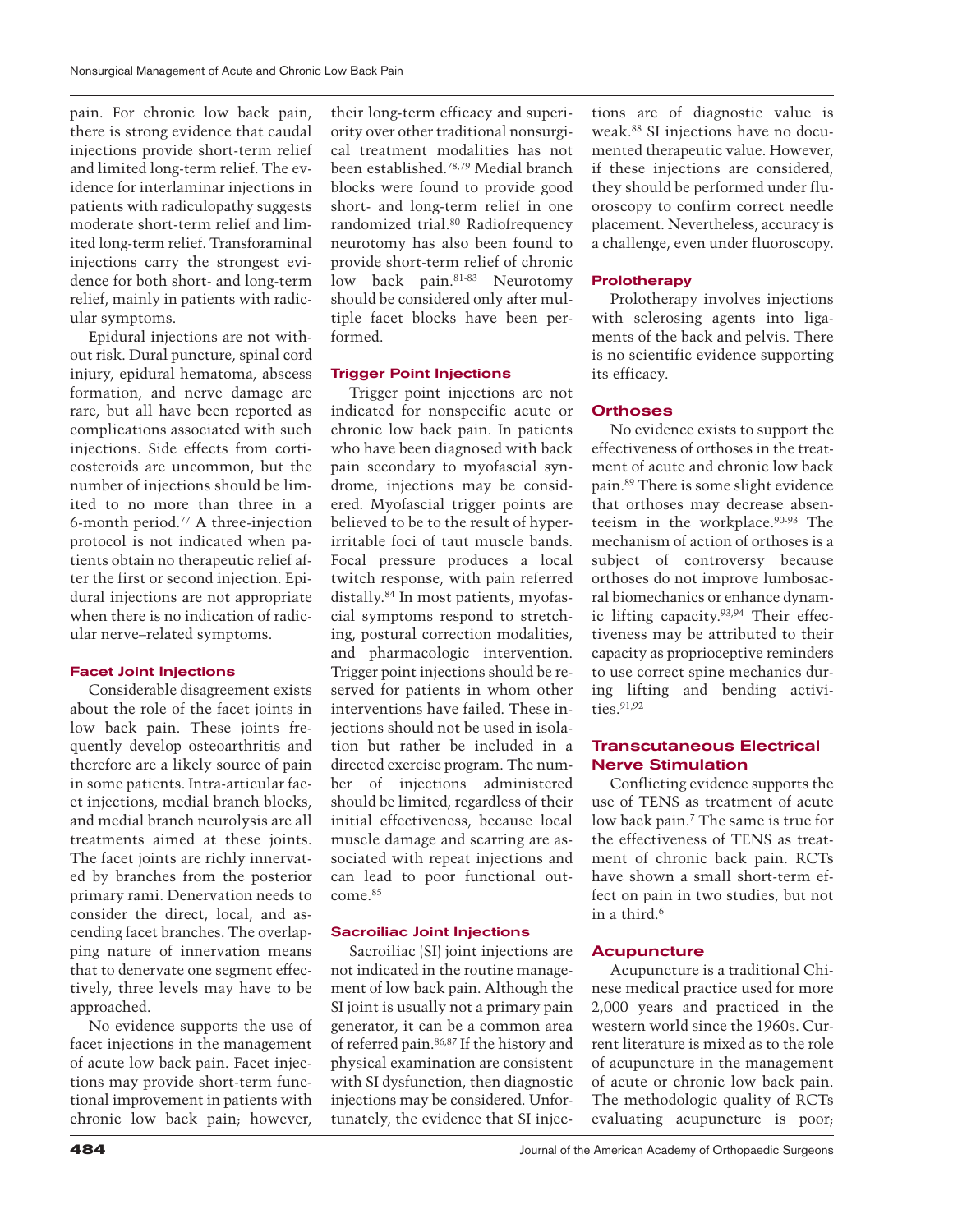therefore, its effectiveness remains unclear.50 Few adverse side effects have been reported in association with acupuncture.<sup>95</sup> At the present time, acupuncture is not recommended as a first-line treatment of low back pain. It may be considered as part of a comprehensive management program in selected patients with chronic low back problems, but it should not be used in lieu of established effective treatment methods.

# **Behavioral Therapy**

Cognitive behavioral therapy has been developed primarily as an element of multidimensional treatment programs for patients with chronic low back pain. This therapy is intended to enhance treatment by addressing cognitive (negative emotions and thoughts) and behavioral (altered activity and medication dependence) aspects of chronic pain.96 The benefits of multidimensional programs that include cognitivebehavioral therapy have been demonstrated in comparison with control groups. Studies suggest that quality of life improves and that medication dependency decreases.96 No evidence suggests that one method of cognitive behavioral therapy is superior to another.

# **Summary**

Low back pain affects millions worldwide. Costs associated with diagnosis and treatment are considerable. The natural history and treatment of acute and chronic low back pain differ. A variety of nonsurgical treatment modalities are available. Many are moderately effective, but many have no effect or are scientifically poorly investigated. In general, the use of NSAIDs and muscle relaxants has greater effect in relieving pain than do placebos, and implementation of activity speeds up symptomatic recovery and reduces chronic disability. Education of the patient is important to convey the excellent prognosis and enhance functional outcome associated with nonsurgical management of low back pain. Evidence exists to advise against bed rest, whereas weak evidence supports specific back exercises, injections, and manipulative interventions.

# **References**

*Evidence-based Medicine*: The following references are level I or II studies: 6, 13, 18, 22, 24, 26, 27, 35, 36, 37, 39, 41, 43, 44, 48, 50, 54, 55, 59, 60, 61, 63, 64, 65, 66, 72, 78, 80, 81, 82, 90, and 91.

Citation numbers printed in **bold type** indicate references published within the past 5 years.

- 1. Andersson GBJ: The epidemiology of spinal disorders, in Frymoyer JW (ed): *The Adult Spine: Principles and Practice*, ed 2. Philadelphia, PA: Lippincott-Raven Publishers, 1997, pp 93-141.
- 2. Andersson GBJ: Epidemiological features of chronic low back pain. *Lancet* 1999;354:581-585.
- 3. von Korff M, Saunders K: The course of back pain in primary care. *Spine* 1996;21:2833-2837.
- 4. van den Hoogen HJ, Koes BW, van Eijk JT, Bouter LM, Deville W: On the course of low back pain in general practice: A one year follow up study. *Ann Rheum Dis* 1998;57:13-19.
- 5. Wahlgren DR, Atkinson JH, Epping-Jordan JE, et al: One-year follow-up of first onset low back pain. *Pain* 1997; 73:213-221.
- 6. van Tulder MW, Koes BW, Bouter LM: Conservative treatment of acute and chronic nonspecific low back pain: A systematic review of randomized controlled trials of the most common interventions. *Spine* 1997;22:2128- 2156.
- 7. van Tulder MW, Waddell G: Conservative treatment of acute and subacute low back pain, in Nachemson AL, Jonsson E (eds): *Neck and Back Pain: The Scientific Evidence of Causes, Diagnosis, and Treatment*. Philadelphia, PA: Lippincott Williams & Wilkins, 2000, pp 241-269.
- 8. Waddell G, McCulloch JA, Kummel E, Venner RM: Nonorganic physical signs in low-back pain. *Spine* 1980;5: 117-125.
- 9. Jayson MI: Why does acute back pain become chronic? *Spine* 1997;22:

1053-1056.

- 10. Papageorgiou AC, Croft PR, Ferry S, Jayson MI, Silman AJ: Estimating the prevalence of low back pain in the general population: Evidence from the South Manchester Back Pain Survey. *Spine* 1995;20:1889-1894.
- 11. Praemer A, Furner S, Rice DP: *Musculoskeletal Conditions in the United States*. Rosemont, IL: American Academy of Orthopaedic Surgeons, 1999.
- **12**. Luo X, Pietrobon R, Sun SX, Liu GG, Hey L: Estimates and patterns of direct health care expenditures among individuals with back pain in the United States. *Spine* 2004;29:79-86.
- 13. Andersson GB, Svensson HO, Oden A: The intensity of work recovery in low back pain. *Spine* 1983;8:880-884.
- 14. Roland M, Dixon M: Randomized controlled trial of an education booklet for patients presenting with back pain in general practice. *J R Coll Gen Pract* 1989;39:244-246.
- 15. Cherkin DC, Deyo RA, Street JH, Hunt M, Barlow W: Pitfalls of patient education: Limited success of a program for back pain in primary care. *Spine* 1996;21:345-355.
- 16. Lahad A, Malter AD, Berg AO, Deyo RA: The effectiveness of four interventions for the prevention of low back pain. *JAMA* 1994;272:1286- 1291.
- **17**. Linton SJ, van Tulder MW: Preventive interventions for back and neck pain. *Spine* 2001;26:778-787.
- **18**. Hodselmans AP, Jaegers SM, Goeken LN: Short-term outcomes of a back school program for chronic low back pain. *Arch Phys Med Rehabil* 2001; 82:1099-1105.
- 19. Lonn JH, Glomsrod B, Soukup MG, Bo K, Larsen S: Active back school: Prophylactic management for low back pain: A randomized, controlled, 1-year follow-up study. *Spine* 1999; 24:865-871.
- 20. Malanga GA, Nadler SF: Nonoperative treatment of low back pain. *Mayo Clin Proc* 1999;74:1135-1148.
- 21. Henrich WL, Agodoa LE, Barrett B, et al: Analgesics and the kidney: Summary and recommendations to the Scientific Advisory Board of the National Kidney Foundation from an Ad Hoc Committee of the National Kidney Foundation. *Am J Kidney Dis* 1996;27:162-165.
- 22. Schnitzer TJ, Gray WL, Paster RZ, Kamin M: Efficacy of tramadol in treatment of chronic low back pain. *J Rheumatol* 2000;27:772-778.
- 23. Jamison RN, Raymond SA, Slawsby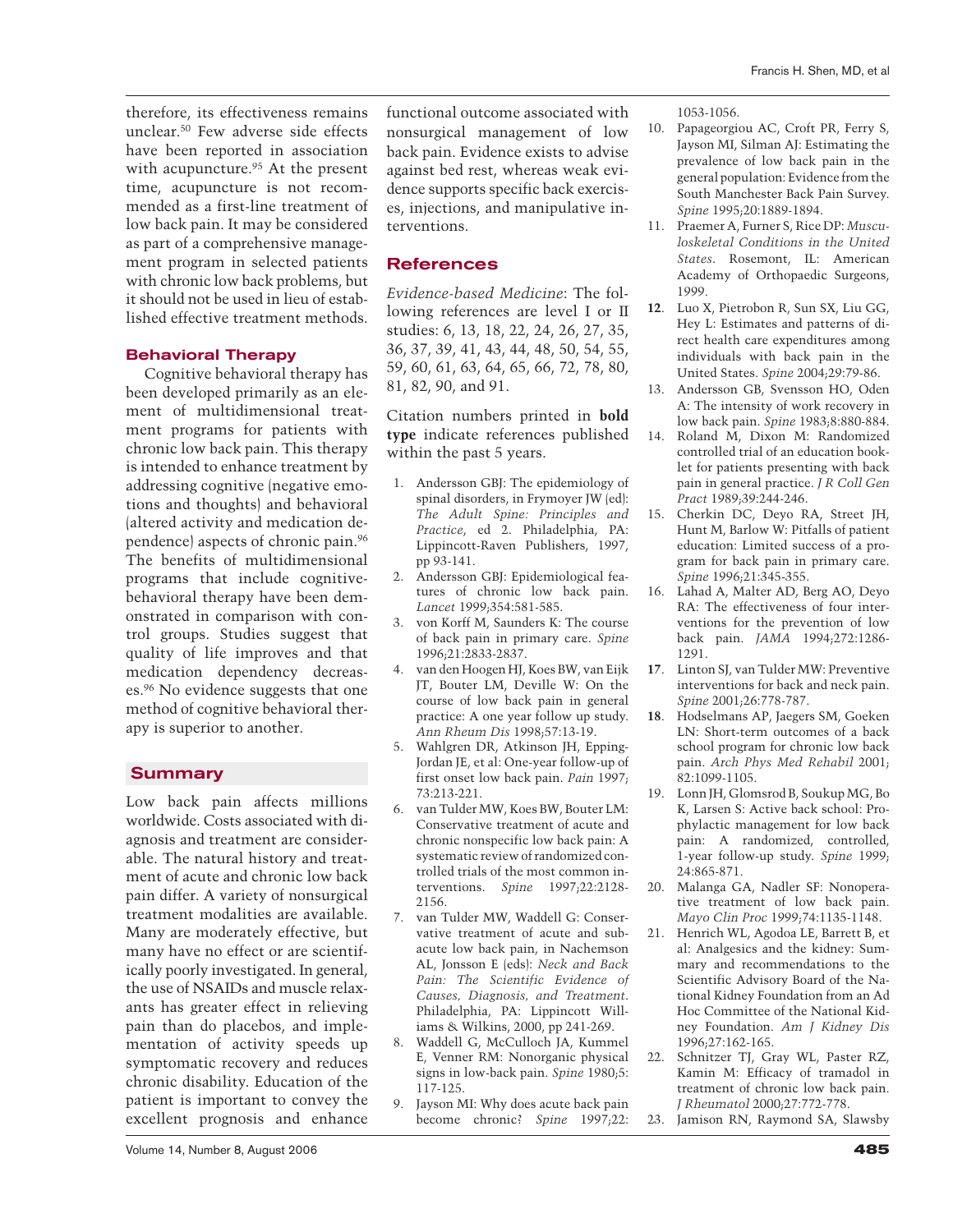EA, Nedeljkovic SS, Katz NP: Opioid therapy for chronic noncancer back pain: A randomized prospective study. *Spine* 1998;23:2591-2600.

- **24**. Keitel W, Frerick H, Kuhn U, Schmidt U, Kuhlmann M, Bredehorst A: Capsicum pain plaster in chronic non-specific low back pain. *Arzneimittelforschung* 2001;51:896- 903.
- 25. Koes BW, Scholten RJ, Mens JM, Bouter LM: Efficacy of non-steroidal antiinflammatory drugs for low back pain: A systematic review of randomised clinical trials. *Ann Rheum Dis* 1997; 56:214-233.
- 26. van Tulder MW, Koes BW, Assendelft WJ, Bouter LM, Daams J, van der Laan JR: Acute low back pain: Activity, NSAID's and muscle relaxants effective; bedrest and targeted exercise not effective; results of systematic reviews. [Dutch] *Ned Tijdschr Geneeskd* 2000;144:1484-1489.
- 27. Pohjolainen T, Jekunen A, Autio L, Vuorela H: Treatment of acute low back pain with the COX-2-selective anti-inflammatory drug Nimesulide: Results of a randomized, double-blind comparative trial versus ibuprofen. *Spine* 2000;25:1579-1585.
- **28**. Browning R, Jackson JL, O'Malley PG: Cyclobenzaprine and back pain: A meta-analysis. *Arch Intern Med* 2001;161:1613-1620.
- 29. Deyo RA: Drug therapy for back pain: Which drugs help which patients? *Spine* 1996;21:2840-2849.
- 30. Cherkin DC, Wheeler KJ, Barlow W, Deyo RA: Medication use for low back pain in primary care. *Spine* 1998;23:607-614.
- **31**. Beebe FA, Barkin RL, Barkin S: A clinical and pharmacologic review of skeletal muscle relaxants for musculoskeletal conditions. *Am J Ther* 2005; 12:151-171.
- 32. Malanga GA, Nadler SF, Lipetz JS: Pharmacologic treatment of low back pain. *Phys Med Rehabil STAR* 1999; 13:531-549.
- 33. Bigos SJ, Bowyer OR, Braen GR, et al: *Acute Low Back Problems in Adults*. Clinical Practice Guideline 14, AHCPR Publication No. 95-0642. Rockville, MD: Agency for Health Care Policy and Research, Public Health Service, US Department of Health and Human Services, 1994.
- 34. Fishbain DA, Cutler R, Rosomoff HL, Rosomoff RS: Chronic painassociated depression: Antecedent or consequence of chronic pain? A review. *Clin J Pain* 1997;13:116-137.
- 35. McQuay HJ, Tramer M, Nye BA, Car-

roll D, Wiffen PJ, Moore RA: A systematic review of antidepressants in neuropathic pain. *Pain* 1996;68:217- 227.

- 36. Alcoff J, Jones E, Rust P, Newman R: Controlled trial of imipramine for chronic low back pain. *J Fam Pract* 1982;14:841-846.
- 37. Goodkin K, Gullion CM, Agras WS: A randomized, double-blind, placebocontrolled trial of traxodone hydrochloride in chronic low back pain syndrome. *J Clin Psychopharmacol* 1990;10:269-278.
- 38. Pheasant H, Bursk A, Goldfarb J, Azen SP, Weiss JN, Borelli L: Amitriptyline and chronic low-back pain: A randomized double-blind crossover study. *Spine* 1983;8:552-557.
- **39**. Harman K, Pivik RT, D'Eon JL, Wilson KG, Swenson JR, Matsunaga L: Sleep in depressed and nondepressed participants with chronic low back pain: Electroencephalographic and behaviour findings. *Sleep* 2002;25: 775-783.
- 40. Hagen KB, Hilde G, Jamtvedt G, Winnem MF: The Cochrane review of bed rest for acute low back pain and sciatica. *Spine* 2000;25:2932-2939.
- 41. Waddell G, Feder G, LewisM: Systematic reviews of bed rest and advice to stay active for acute low back pain. *Br J Gen Pract* 1997;47:647-652.
- 42. Koes BW, van den Hoogen HMM: Efficacy of bed rest and orthoses of lowback pain: A review of randomized clinical trials. *Eur J Phys Med Rehabil* 1994;4:86-93.
- 43. Atlas SJ, Volinn E: Classics from the spine literature revisited: A randomized trial of 2 versus 7 days of recommended bed rest for acute low back pain. *Spine* 1997;22:2331-2337.
- **44**. Hagen KB, Hilde G, Jamtvedt G, Winnem MF: The Cochrane review of advice to stay active as a single treatment for low back pain and sciatica. *Spine* 2002;27:1736-1741.
- **45**. Rozenberg S, Delval C, Rezvani Y, et al: Bed rest or normal activity for patients with acute low back pain: A randomized controlled trial. *Spine* 2002;27:1487-1493.
- 46. Malmivaara A, Hakkinen U, Aro T, et al: The treatment of acute low back pain: Bed rest, exercises, or ordinary activity? *N Engl J Med* 1995;332:351- 355.
- 47. Nordin M, Campello M: Physical therapy: Exercises and the modalities. When, what, and why? *Neurol Clin* 1999;17:75-89.
- 48. Gam AN, Johannsen F: Ultrasound therapy in musculoskeletal disorders:

A meta-analysis. *Pain* 1995;63:85-91.

- **49**. Nadler SF, Steiner OJ, Erasala GN, et al: Continuous low-level heat wrap therapy provides more efficacy than ibuprofen and acetaminophen for acute low back pain. *Spine* 2002;27: 1012-1017.
- **50**. Cherkin DC, Sherman KJ, Deyo RA, Shekelle PG: A review of the evidence for the effectiveness, safety, and cost of acupuncture, massage therapy, and spinal manipulation for back pain. *Ann Intern Med* 2003;138:898-906.
- 51. van Tulder M, Malmivaara A, Esmail R, Koes B: Exercise therapy for low back pain: A systematic review within the framework of the Cochrane Collaboration Back Review Group. *Spine* 2000;25:2784-2796.
- 52. Faas A, van Eijk JT, Chavannes AW, Gubbels JW: A randomized trial of exercise therapy in patients with acute low back pain: Efficacy on sickness absence. *Spine* 1995;20:941-947.
- 53. Casazza BA, Young JL, Herring SA: The role of exercise in the prevention and management of acute low back pain. *Occup Med* 1998;13:47-60.
- 54. Anshel MH, Russell KG: Effect of aerobic strength training on pain tolerance, pain appraisal and mood of unfit males as a function of pain location. *J Sports Sci* 1994;12:535-547.
- 55. Frost H, Lamb SE, Klaber Moffett JA, Fairbank JC, Moser JS: A fitness programme for patients with chronic low back pain: 2-year follow-up of a randomised controlled trial. *Pain* 1998; 75:273-279.
- **56**. Hayden JA, van Tulder MW, Malmivaara AV, Koes BW: Meta-analysis: Exercise therapy for nonspecific low back pain. *Ann Intern Med* 2005;142: 765-775.
- **57**. Gaber TA, McGlashan KA, Love S, Jenner JR, Crisp AJ: Bone density in chronic low back pain: A pilot study. *Clin Rehabil* 2002;16:867-870.
- 58. Collacott EA, Zimmerman JT, White DW, Rindone JP: Bipolar permanent magnets for the treatment of chronic low back pain. *JAMA* 2000;283:1322- 1325.
- 59. Carey TS, Evans A, Hadler N, Kalsbeek W, McLaughlin C, Fryer J: Careseeking among individuals with chronic low back pain. *Spine* 1995; 20:312-317.
- 60. Koes BW, Assendelft WJ, van der Heijden GJ, Bouter LM: Spinal manipulation for low back pain: An updated systematic review of randomized clinical trials. *Spine* 1996;21:2860- 2871.
- 61. Andersson GB, Lucente T, Davis AM,